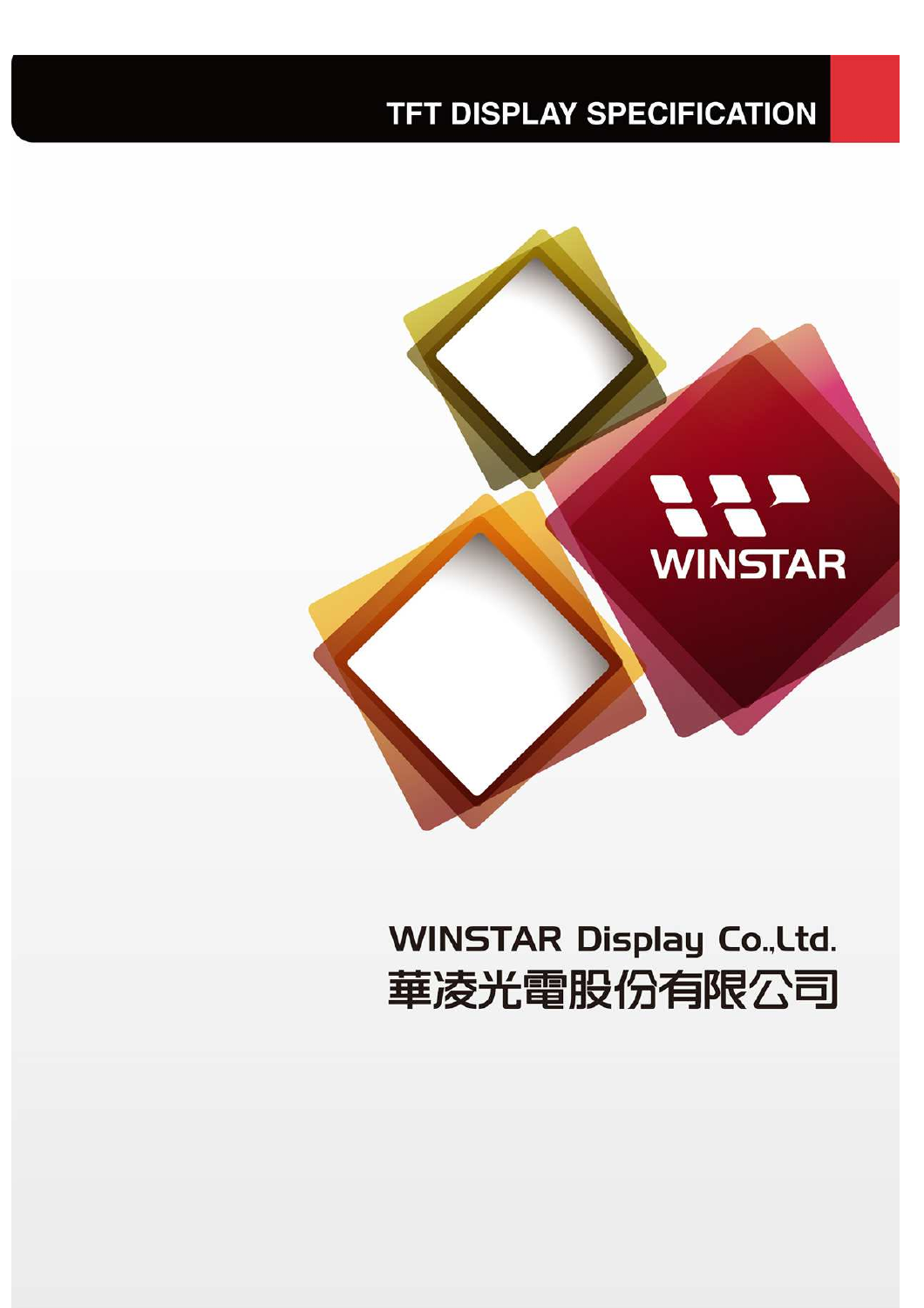



*WEB: https://www.winstar.com.tw E-mail: sales@winstar.com.tw*

#### **SPECIFICATION**

#### **MODULE NO.:**  $NO.:$  WF70A2SIAGDNGA#

### General Specifications

| <b>Item</b>                           | <b>Dimension</b>                         | Unit |  |
|---------------------------------------|------------------------------------------|------|--|
| <b>Size</b>                           | 7.0                                      | inch |  |
| Dot Matrix                            | 800 x RGB x 480<br>(TFT)                 | dots |  |
| Module dimension                      | 165 x 100.0 x 7.45                       | mm   |  |
| Active area                           | 154.08 x 85.92                           | mm   |  |
| <b>Pixel Pitch</b>                    | 0.1926 X 0.179                           | mm   |  |
| LCD type                              | TFT, Normally White, Transmissive        |      |  |
| <b>View Direction</b>                 | 12 o'clock                               |      |  |
| <b>Gray Scale Inversion Direction</b> | 6 o'clock                                |      |  |
| <b>Aspect Ratio</b>                   | 16:9                                     |      |  |
| <b>Backlight Type</b>                 | <b>LED, Normally White</b>               |      |  |
| <b>TFT</b> Interface                  | 24-bit RGB                               |      |  |
| Color arrangement                     | <b>RGB-STRIPE</b>                        |      |  |
| <b>TFT Driver IC</b>                  | Source IC: ST-5623D, Gate IC: ST5091D    |      |  |
| PCAP <sub>IC</sub>                    | ILI2130 or Equivalent                    |      |  |
| <b>PCAP</b> Interface                 | 12C                                      |      |  |
| <b>PCAP FW Version</b>                | 0x07.0x00.0x00.0x00.0x65.0x90.0x00.0x01  |      |  |
| <b>PCAP Resolution</b>                | 16384*16384                              |      |  |
| <b>Touch Panel</b>                    | Projected capacitive touch screen (PCAP) |      |  |
| Surface                               | Glare                                    |      |  |

\*Color tone slight changed by temperature and driving voltage.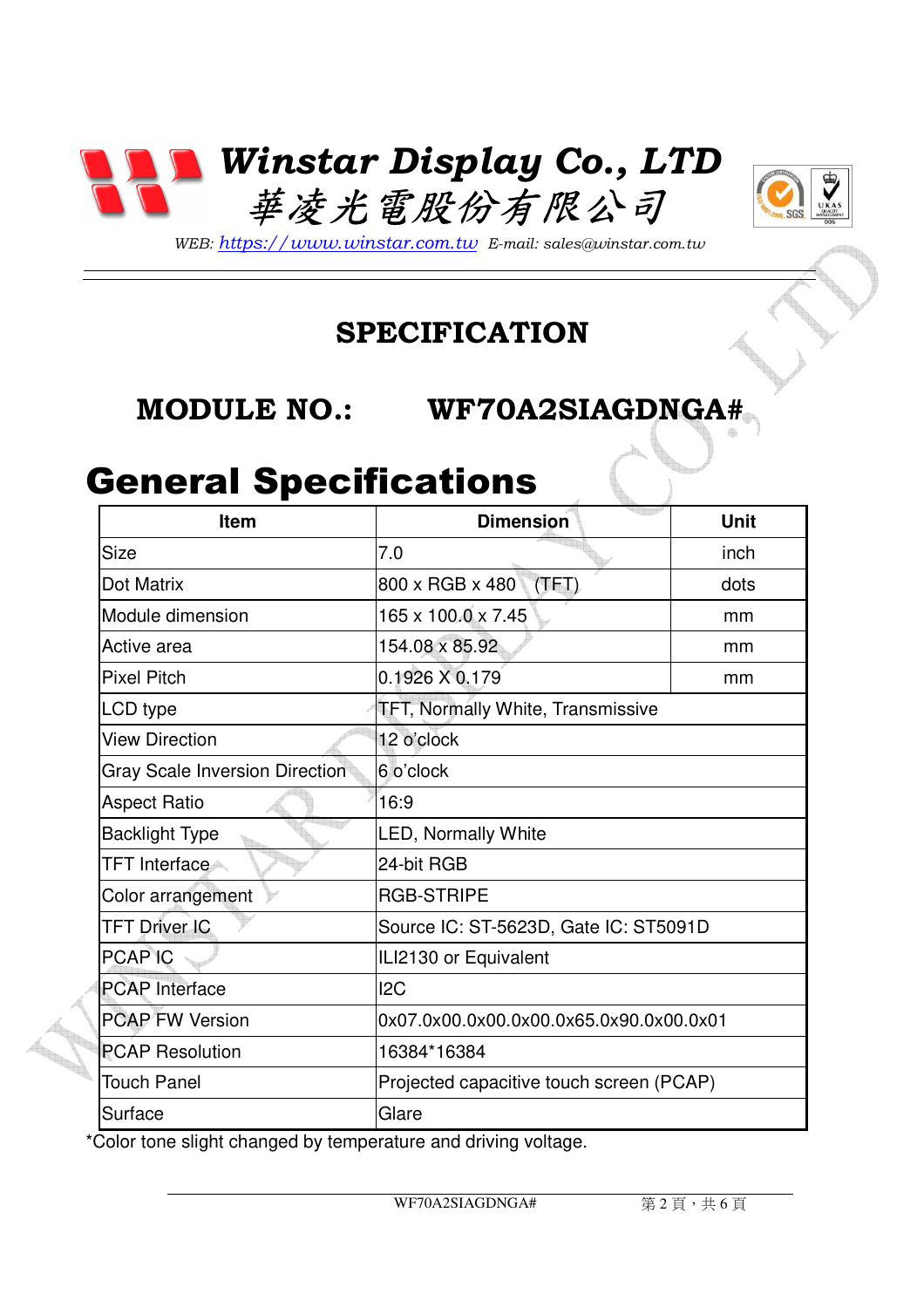## Absolute Maximum Ratings

| <b>Item</b>                  | Symbol | Min   | Typ | <b>Max</b> | <b>Unit</b> |  |
|------------------------------|--------|-------|-----|------------|-------------|--|
| <b>Operating Temperature</b> | TOP    | $-20$ |     | $+70$      |             |  |
| Storage Temperature          | TST    | $-30$ |     | $+80$      | $\sim$      |  |

# Electrical Characteristics

**Operating conditions** 

<u>i i s</u>

| <b>Item</b>                     | Symbol       | Min     | <b>Typ</b> | <b>Max</b>               | <b>Unit</b> |
|---------------------------------|--------------|---------|------------|--------------------------|-------------|
| Supply Voltage For Logic        | <b>VCC</b>   | 3.0     | 3.3        | 3.6                      | V           |
|                                 | <b>VDDT</b>  | 3.0     | 3.3        | 3.6                      | V           |
| <b>Supply PCAP</b>              | <b>ICTP</b>  |         | 65         | 98                       | mA          |
| Power voltage                   | <b>AVDD</b>  |         | 10.4       | $\blacksquare$           | V           |
| <b>Power Supply For Current</b> | $VCC = 3.3V$ |         | 4.3        | $\overline{\phantom{a}}$ | mA          |
| Power voltage                   | <b>VGH</b>   | 14.5    | 15.0       | 15.5                     | V           |
| Power voltage                   | <b>VGL</b>   | $-10.5$ | $-10$      | $-9.5$                   | $\vee$      |
| Input signal voltage            | <b>VCOM</b>  | 3.54    | 4.04       | 4.54                     | V           |

 $\qquad \qquad \oplus$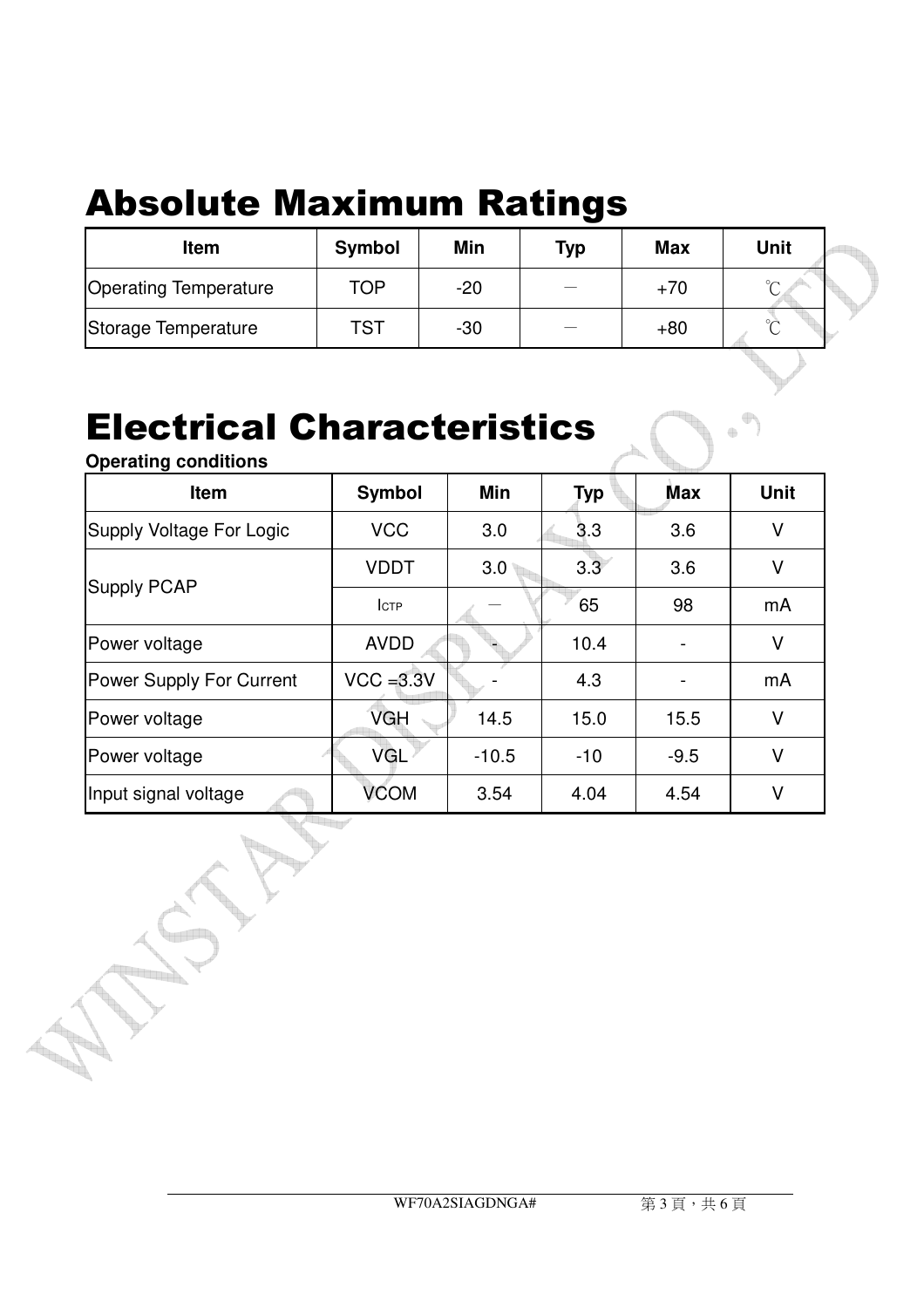# Interface

#### **1. LCM PIN Definition**

| Pin                     | <b>Symbol</b>  | <b>Function</b>                |  |
|-------------------------|----------------|--------------------------------|--|
| 1                       | $LED+$         | Power supply for backlight     |  |
| $\overline{2}$          | $LED+$         | Power supply for backlight     |  |
| 3                       | LED-           | Backlight ground               |  |
| $\overline{\mathbf{4}}$ | LED-           | Backlight ground               |  |
| 5                       | <b>GND</b>     | Power ground                   |  |
| 6                       | <b>VCOM</b>    | Common voltage                 |  |
| $\overline{7}$          | <b>VCC</b>     | Power for Digital Circuit<br>♠ |  |
| 8                       | <b>MODE</b>    | DE/SYNC mode select            |  |
| 9                       | <b>DE</b>      | Data Input Enable              |  |
| 10                      | <b>VS</b>      | Vertical Sync Input            |  |
| 11                      | <b>HS</b>      | Horizontal Sync Input          |  |
| 12                      | B <sub>7</sub> | Blue data(MSB)                 |  |
| 13                      | <b>B6</b>      | Blue data                      |  |
| 14                      | <b>B5</b>      | Blue data                      |  |
| 15                      | <b>B4</b>      | Blue data                      |  |
| 16                      | B <sub>3</sub> | Blue data                      |  |
| 17                      | <b>B2</b>      | Blue data                      |  |
| 18                      | <b>B1</b>      | Blue data                      |  |
| 19                      | B <sub>0</sub> | Blue data(LSB)                 |  |
| 20                      | G7             | Green data(MSB)                |  |
| 21                      | G <sub>6</sub> | Green data                     |  |
| 22                      | G <sub>5</sub> | Green data                     |  |
| 23                      | G4             | Green data                     |  |
| 24                      | G <sub>3</sub> | Green data                     |  |
| 25                      | G <sub>2</sub> | Green data                     |  |
| 26                      | G <sub>1</sub> | Green data                     |  |
| 27                      | G <sub>0</sub> | Green data(LSB)                |  |
| 28                      | R7             | Red data(MSB)                  |  |
| 29                      | R <sub>6</sub> | Red data                       |  |
| 30                      | R <sub>5</sub> | Red data                       |  |
| 31                      | R <sub>4</sub> | Red data                       |  |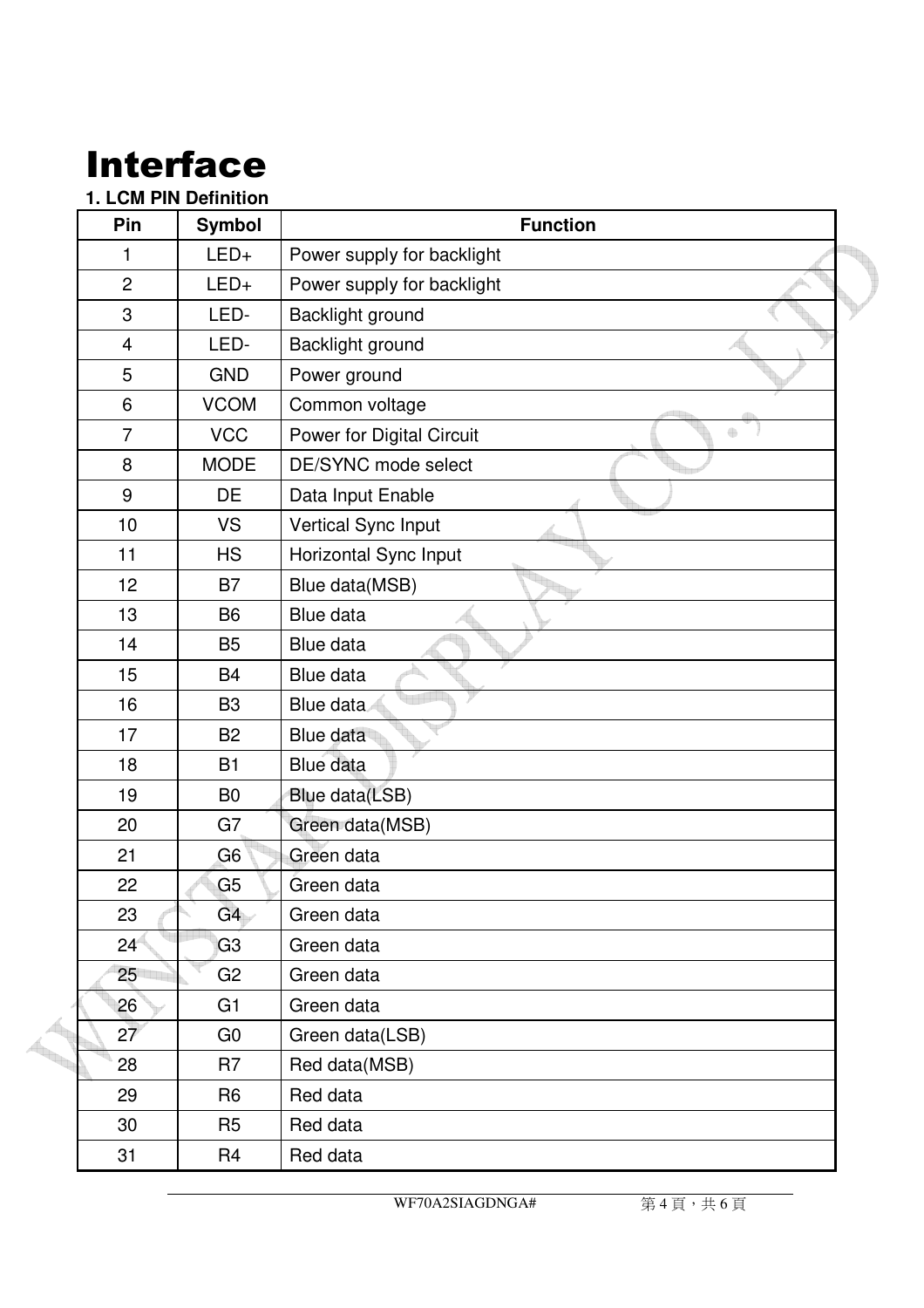| 32 | R <sub>3</sub>                | Red data                 |  |  |  |
|----|-------------------------------|--------------------------|--|--|--|
|    |                               |                          |  |  |  |
| 33 | R <sub>2</sub>                | Red data                 |  |  |  |
| 34 | R1                            | Red data                 |  |  |  |
| 35 | R <sub>0</sub>                | Red data(LSB)            |  |  |  |
| 36 | <b>GND</b>                    | Power Ground             |  |  |  |
| 37 | <b>DCLK</b>                   | Sample clock (CLK)       |  |  |  |
| 38 | <b>GND</b>                    | Power Ground             |  |  |  |
| 39 | L/R                           | Left / right selection   |  |  |  |
| 40 | U/D                           | Up/down selection        |  |  |  |
| 41 | <b>VGH</b>                    | Gate ON Voltage          |  |  |  |
| 42 | <b>VGL</b>                    | Gate OFF Voltage         |  |  |  |
| 43 | <b>AVDD</b>                   | Power for Analog Circuit |  |  |  |
| 44 | <b>RESET</b>                  | Global reset pin.        |  |  |  |
| 45 | <b>NC</b>                     | No connection            |  |  |  |
| 46 | <b>VCOM</b>                   | Common Voltage           |  |  |  |
| 47 | <b>DITHB</b>                  | Dithering function       |  |  |  |
| 48 | <b>GND</b>                    | Power Ground             |  |  |  |
| 49 | <b>NC</b>                     | No connection            |  |  |  |
| 50 | <b>NC</b>                     | No connection            |  |  |  |
|    | I: input, O: output, P: Power |                          |  |  |  |
|    |                               |                          |  |  |  |
|    | 2. PCAP PIN Definition        |                          |  |  |  |

#### **2. PCAP PIN Definition**

| Pin            | 2. PCAP PIN Definition<br><b>Symbol</b> | <b>Function</b>                |
|----------------|-----------------------------------------|--------------------------------|
|                | <b>VSS</b>                              | Ground for analog circuit      |
| 2              | <b>VDDT</b>                             | Power Supply: +3.3V            |
| 3              | <b>SCL</b>                              | I2C clock input                |
| $\overline{4}$ | N <sub>C</sub>                          | No connect                     |
| 5              | <b>SDA</b>                              | I2C data input and output      |
| 6              | <b>NC</b>                               | No connect                     |
|                | <b>RST</b>                              | External Reset, Low is active  |
| 8              | <b>NC</b>                               | No connect                     |
| 9              | <b>INT</b>                              | External interrupt to the host |
| 10             | <b>VSS</b>                              | Ground for analog circuit      |